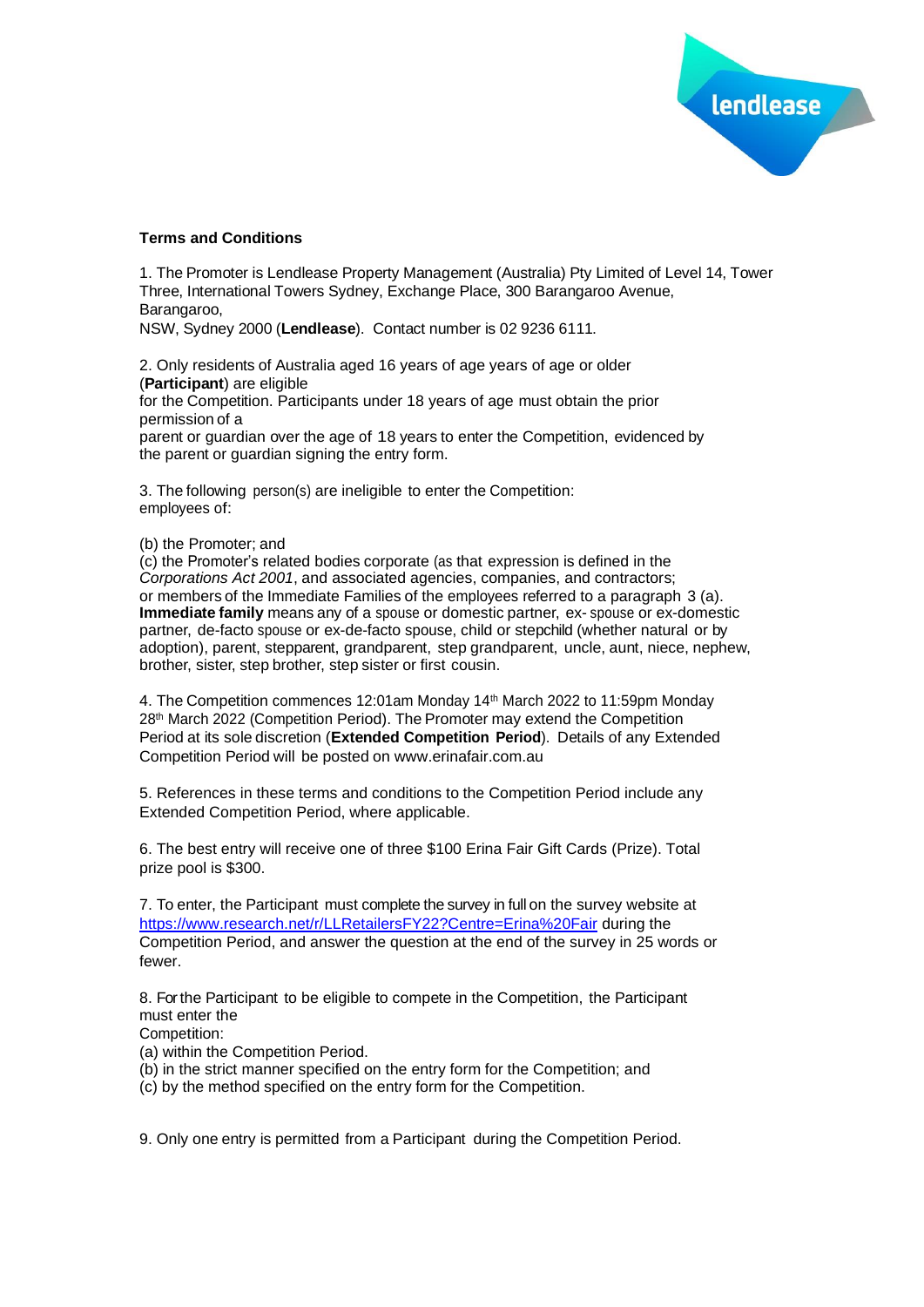

10. The best **three** entries will win a prize.

11. The Prize is not redeemable for cash.

12. The Prize is personal to the winner. It cannot be transferred, exchanged, or otherwise dealt with.

13. The Promoter assumes no responsibility for lost, misplaced, destroyed or stolen Prizes once they are claimed.

14. The entries will be judged by a judging committee between 29 March 2022 and 1 April 2022. Winners will be published on www.erinafair.com.au and notified via phone and email by 3 April 2022.

15. This is a game of skill and chance plays no part in determining the winner. Each entry will be individually judged based on artistic merit.

16. The judge's decision is final, and no correspondence will be entered.

17. By entering the Competition, the Participant (or its parent and guardian) is/are deemed to have accepted these terms and conditions.

18. The Promoter reserves the right to request winners to provide proof of age and identity and eligibility to participate in the Competition. If a winner cannot provide suitable

proof, the winner will forfeit the Prize in whole and no substitute will be offered. 19. Prizes must be collected from the Erina Fair Customer Service Desk (located opposite Cotton On Kids). If the winner is under the age of 18 years, the winner's parent, or guardian must accompany the winner in order to collect the Prize and the Prize will be awarded to the winner's parent or guardian.

20. Nothing in these terms and conditions is intended to exclude, restrict, or modify rights which

the Participant may have under any law (including the Australian Consumer Law) which may not be excluded, restricted or modified by agreement ('Your Consumer Rights'). Subject to Your Consumer Rights, the Promoter is not liable for any loss or damage however caused (including by negligence), suffered, or incurred in connection with the Competition or any

Prize. Any condition or warranty which would be implied by law into these terms and conditions is excluded.

21. As a condition of accepting a Prize, the winner (or the winner's parent or guardian), and any other person(s) sharing the Prize with the winner, may be required to sign legal documentation as and in the form required by the Promoter including but not limited to a further agreement to exclude liability of the Promoter for certain loss, damage or injury arising from the use or participation in a Prize to the extent the Prize is or includes a recreational service or activity.

22. The Promoter may conduct such further judging of entries if, despite using all reasonable efforts, the original winner cannot be contacted, at the same place as the original judging as is necessary by 28 June 2022 to distribute any unclaimed Prize.

23. All entries become the property of the Promoter.

24. The Promoter may cancel the competition and not award the Prize(s) where circumstances beyond the Promoter's reasonable control prevent the Promoter from providing the Prize(s).

Should the Promoter cancel the Competition the Promoter will:

(a) advertise that the Competition has been cancelled by placing a notice on the survey website at www.erinafair.com.au

(b) promptly destroy all entries received; and not use the personal information that